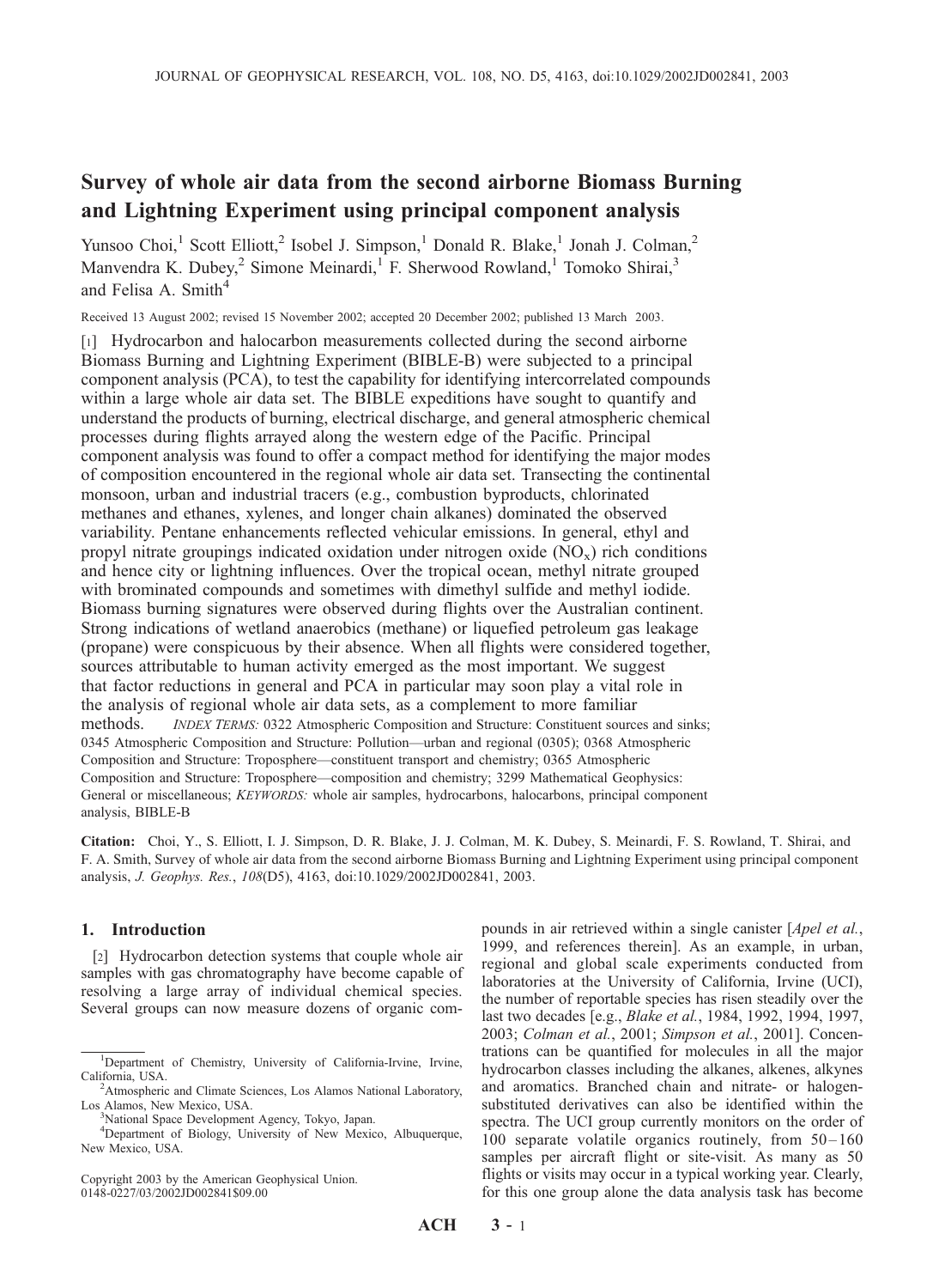both a tremendous challenge and an opportunity. The same point can be made with regard to the hydrocarbon measurement community at large.

[3] The UCI group has to date interpreted its whole air measurements primarily through uni- or bivariate comparisons in which concentrations are examined as distributions for single species or plots relating pairs of species [e.g., Blake et al., 1992, 1996, 1997; Colman et al., 1998]. The data sets have reached a size, however, for which multivariate statistical and chemometric strategies become appropriate. A new goal is thus to implement chemically multidimensional approaches to interpret large data sets. Linear algebraic tools are well established for the simultaneous assessment of n-species relationships in analytical chemistry [Hopke, 1985, 1991; Sharaf et al., 1986; Massart et al., 1988; Malinowski, 1991]. However, these tools need to be tailored in order to meet the needs of a laboratory studying atmospheric composition over a variety of scales. It is anticipated that a suite of computations can be developed that will complement the traditional low-dimensionality visualizations and graphics.

[4] Recent participation by UCI in the second Japanesesponsored Biomass Burning and Lightning Experiment (BIBLE-B) has coincided with planning of the multivariate effort. In the present work we adopt BIBLE-B measurements as a platform for the initial application of large data set factor reduction calculations. In particular, principal component analysis (PCA) [Blifford and Meeker, 1967; Mulaik, 1972; Hopke, 1985; Malinowski, 1991] is assessed as a survey tool for tropospheric whole air measurements (hydrocarbons, halocarbons, alkyl nitrates and sulfur compounds) obtained on aircraft campaigns. Previous studies have applied PCA on a local scale in city pollution studies [Henry and Hidy, 1979; Thurston and Spengler, 1985; Statheropoulos et al., 1998; Yu and Chang, 2000]. This investigation is the first full attempt by our group to apply multivariate statistics to a regional whole air data set, and advantages and drawbacks of the approach are discussed.

### 2. Mission and Whole Air Measurements

[5] Two BIBLE aircraft campaigns have now been completed, sponsored by the Japanese National Space Development Agency (NASDA) and involving analytical atmospheric chemistry groups from around the world. A Gulfstream jet aircraft has served both times as the mission platform. Its primary competency is at high altitudes, and BIBLE has exploited this skill by focusing on free tropospheric air chemistry. An early goal of BIBLE was to characterize the chemistry of Indonesian biomass burning plumes. As a result, flight tracks have generally taken the aircraft south from Japan along the Pacific Rim, with intensive campaigns radiating from tropical headquarter sites. During BIBLE-A, key flights began and ended on the island of Java, and major burning plumes were intercepted over Kalimantan. Although the Gulfstream is not designed for low altitude work, descent over the open Java Sea yielded striking marine signatures in the UCI whole air measurements. The fingerprint of the dense human population of Java was also evident. The economy of the island is gasoline-driven and based on automotive transportation, such that vehicle exhaust could readily be identified in the



**Figure 1.** Flights  $1-13$  of the second Biomass Burning and Lightning Experiment (BIBLE-B), conducted from August –September, 1999.

proximity of Java. The BIBLE-A mission is described in detail in a set of papers by the groups involved [e.g., *Elliott* et al., 2003; Kondo et al., 2003].

[6] Flight paths for the second experiment in the series, BIBLE-B, are shown in Figure 1. The mission was conducted from August 28 – September 14, 1999. The flight geography is similar to that of BIBLE-A, but with the port of Darwin, Australia (Northern Territory) acting as the primary tropical hub. The BIBLE-B experiment constituted a transect of Northeast Asian, Asian Pacific, Indonesian and Australasian air masses. Detailed meteorology of the Western Pacific Rim has been described in key papers of the Pacific Exploratory Mission (PEM) West series [Bachmeier et al., 1996; Merrill, 1996; Merrill et al., 1997] and more recently in BIBLE-A work [Elliott et al., 2003]. Briefly, atmospheric interchange between the North Pacific and Asia is driven by geostrophic winds aloft, and by monsoon (onshore) flow at the surface in summer. Therefore, in the present work we expect transit flights from and to Japan to display continental influences at upper levels, whereas the distributions of maritime species should be reflected nearer the surface. Moving southward, a transition to the tropical tropospheric environment is typically observed at about  $25^{\circ}$ N [Blake et al., 1997; Elliott et al., 2003]. Indonesian convection is associated with more thorough trace gas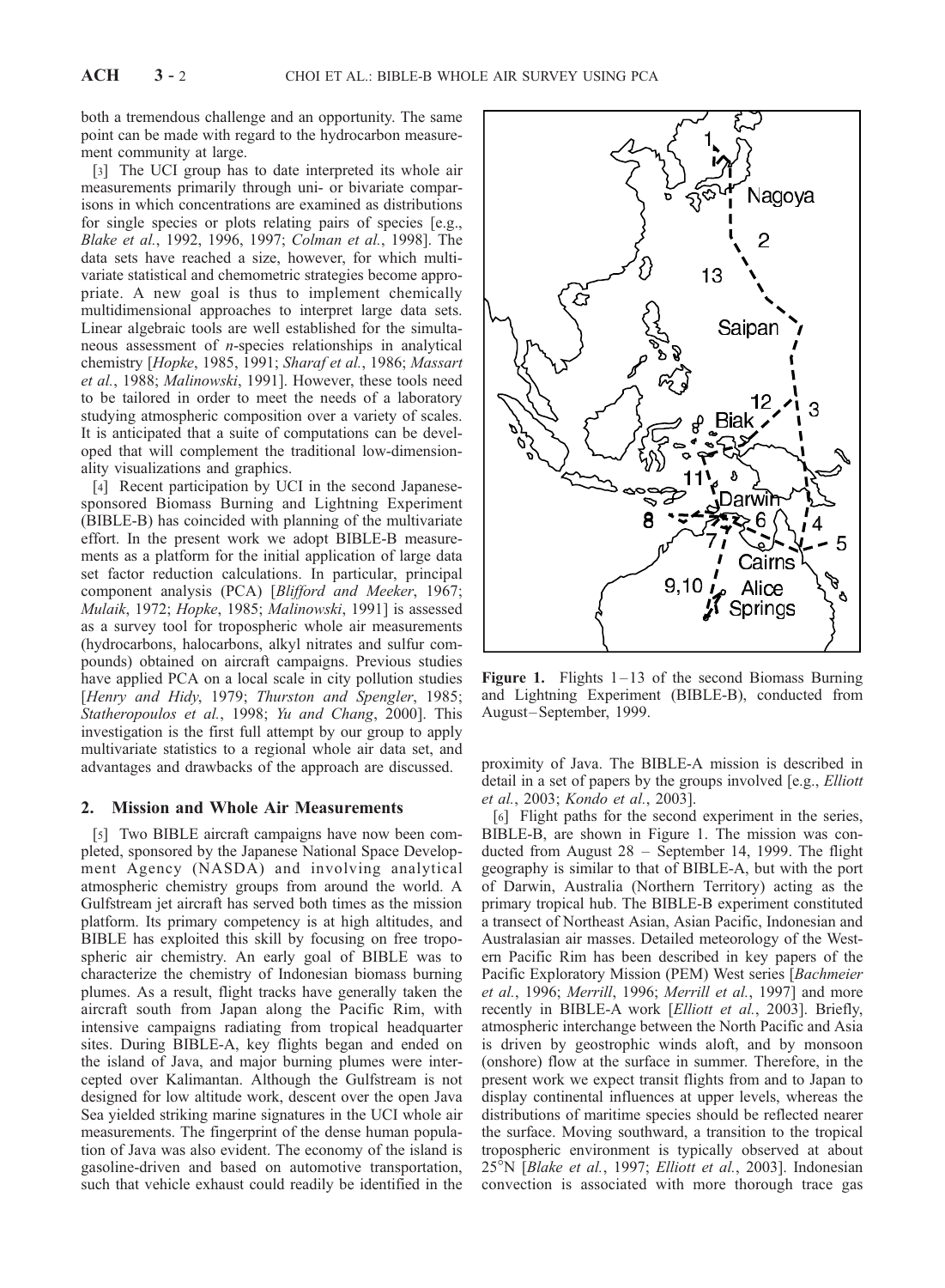mixing, and a monsoonal component may also lead to interhemispheric transfer [Kao, 1948; Thompson, 1951].

[7] Instruments on board the Gulfstream included detectors for ozone, the gas phase nitrogen oxides and the bulk aerosol. In addition, the Gulfstream carried UCI apparatus for filling multiple 2-L stainless steel canisters with whole air samples [e.g., *Blake et al.*, 1992, 1997]. Between 50–60 canisters were filled per flight. The filled sample containers were shipped immediately back to the home laboratory at UCI. Following standard group protocol, several aliquots were taken from each can. These were distributed to multiple gas chromatographs/detectors designed to separate and quantify halocarbons, alkyl nitrates, dimethyl sulfide (DMS), and families of hydrocarbons such as the alkanes or alkenes. Flame ionization, electron capture and mass spectroscopy were all employed as means of detection. Processing the chromatographic results includes a quality control of the baselines. The analytical procedure allows almost 200 different species to be identified and quantified. On a typical flight at low to middle altitudes, many dozens of compounds are present at levels above their detection limit. Complete analytical details are presented by Colman et al. [2001].

#### 3. Univariate and Bivariate Interpretation

[8] The examination of whole air measurements from an aircraft mission typically begins with a collection of plots that show species concentration versus day of year or flight number. This allows background values and enhancements over them to be quickly identified. We have performed such an inspection for the complete suite of BIBLE-B measurements. Measured concentrations show the lowest variability for transit flights in which there are extended flight legs in the upper troposphere. By contrast, the concentrations of sea-air tracers are enhanced for flights with segments in the marine boundary layer, and in general at low latitudes because of the influence of active convective systems near Indonesia. Urban tracers are most evident for flights emanating from the larger cities (Nagoya, Cairns, Darwin). Biomass burning products such as methyl chloride  $(CH_3Cl)$ reach a maximum over the interior of the Australian Northern Territory. Such concentration versus time plots are univariate in that they embody the measurements independently for each detected species. Although several compounds may be plotted together, the human eye must then search for linkages within the overall patterns.

[9] A second step in the assessment involves plotting mission data in bivariate chemical spaces, with plot markers for the individual flights and for key parameters such as altitude. Ethane is often chosen as the unifying correlate (xaxis) because of its intermediate residence time on the order of weeks in the free troposphere [Singh and Zimmerman, 1992]. This is long enough for it to be readily detectable, but short enough for significant variability to exist in its distribution. Convenient source tracers are plotted against ethane in the 2-D concentration space, and a quadrant strategy is applied to the visual inspection of each graph. For example, the upper right quadrant of any particular graph is inspected for doubly high concentrations. A typical series of y-axis test compounds includes  $CH<sub>3</sub>Cl$  and methyl iodide (CH<sub>3</sub>I), followed by tetrachloroethene (C<sub>2</sub>Cl<sub>4</sub>). Correlation between  $CH<sub>3</sub>Cl$  and ethane indicates biomass burning emissions. High CH<sub>3</sub>I concentrations located in the upper left hand quadrant show marine boundary layer input. Tetrachloroethene is a unique indicator for industrial air because it is believed to have only anthropogenic sources from its use as an industrial solvent. Among the BIBLE-B data, flights directed from Darwin south and southeastward showed both large  $CH<sub>3</sub>Cl$  and ethane concentrations, indicating the interaction of these air masses with biomass burning plumes. At the same time, CH3I levels were well above their background values and were independent of ethane, indicating that oceanic influence must also have been present.

[10] In final analyses, numerous concentration versus flight time, altitude and concentration plots are constructed [e.g., Blake et al., 1997; Elliott et al., 2003]. Linear regressions may be performed, and the slopes of concentration-concentration plots may be used to estimate emission ratios [Blake et al., 1996]. We note that in the manipulations that have been discussed in this section, relationships are not sought between more than two chemical substances simultaneously.

#### 4. Theoretical Considerations

[11] Our goal here is to apply factor analysis techniques to survey the large trace gas data set represented by BIBLE-B whole air sampling. Specifically we will employ the method of principal component analysis because it is simple and robust. In this section we outline the linear algebraic theory behind PCA using Van de Geer [1971], Natusch and Hopke [1983], Hopke [1985], Norusis [1986], Press et al. [1986], and *Malinowski* [1991]. Collectively these references overview multivariate statistics in general, the matrix algebra that must be understood in elementary applications, geometric perspectives that can be helpful in visualization, numerical approaches to the required calculations, and finally the special concerns of the chemist. The reader is referred to Van de Geer [1971], Thurston and Spengler [1985], and Seinfeld and Pandis [1998] for additional details about the PCA process, including the mathematical equations that are used.

[12] Multivariate statistical analyses normally derive from the classical data matrix, in which samples are represented by rows, and variables by columns [Hopke, 1985; Malinowski, 1991]. We will term this arrangement X. It may be preprocessed for statistical convenience through several conventions. The elements in the matrix may be demeaned, then normalized to the (square root of) the sample number and finally to a standard deviation. By scaling to the square root of the total sample number, premultiplication by the transpose gives the (square, symmetric) variance-covariance set. If standardization is employed, the variances are all unity and the covariances lie between zero and one. The resulting square data set is termed the correlation matrix. In atmospheric chemical applications, standardization has the advantage of enabling comparison among disparate concentration levels. For example, tropospheric mixing ratios of the gases we measure span the range from parts per trillion by volume (pptv) to parts per million by volume (ppmv).

[13] There are several ways in which to interpret the geometric structure of a data matrix [Van de Geer, 1971].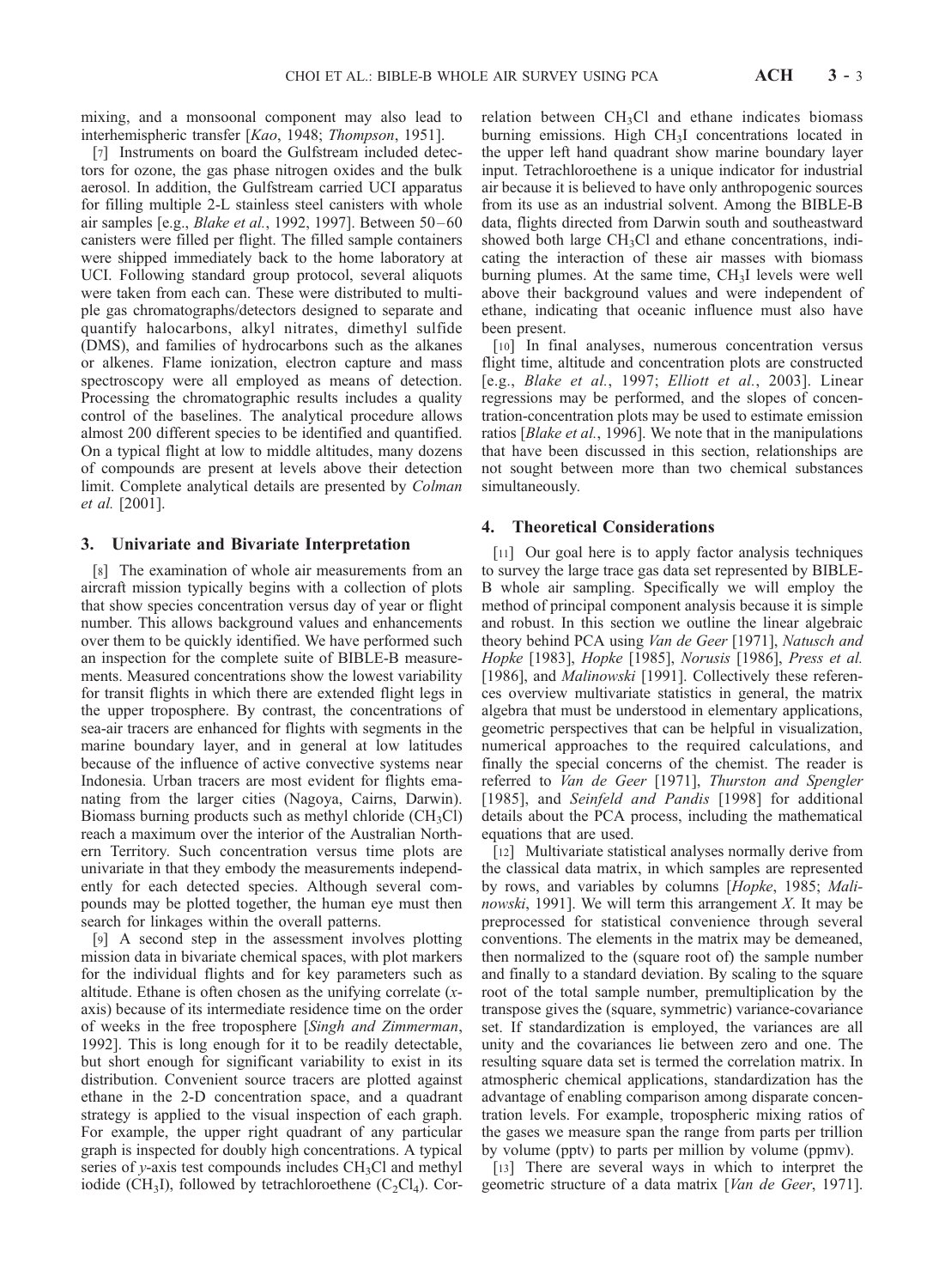For example, individual elements may be conceived of as sample points in a variable space, or vice versa. In the latter case, the variance-covariance matrix gives a product of squared vector lengths and the cosine of the intervening angle. Along the diagonal of the matrix, the cosine is one. Length is the standard deviation. Under standardization, lengths are one and off-diagonal elements provide the cosine explicitly.

[14] In general, multivariate analysts assess the structure of X by applying methods of matrix and linear algebra [Van de Geer, 1971; Norusis, 1986]. The variables may be modeled as linear combinations of one another (multiple regression), or of manifold layers of precursors (path analysis). In factor analysis we seek unobserved quantities that explain the variation in the data set. They are treated as linear combinations of the observed values. Principal component analysis is sometimes defined as factor analysis building upon the demeaned  $X$ ; principal factor analysis, is in turn the subset of PCA which adopts standardization [Van de Geer, 1971].

[15] In the data geometry whereby samples are represented as rows and variables as columns, we may ask whether the axes assigned by our chemical approach are the most natural. Are there other orthogonal vector bundles that concentrate variation in a more intuitive manner? Mathematically, we seek new axes such that their direction cosines premultiply to give the identity matrix, while projections onto them maximize the variance. We note that lengths of the data set vectors and the angles between them must be conserved. The problem may be configured under the rules of matrix differentiation and Lagrange (undetermined) multipliers [Van de Geer, 1971]. The eigen problem format falls out, and variance is apportioned into the eigenvalues [Malinowski, 1991]. The characteristic vectors form the basis of the transformation from the sample/ variable space to that of the new axes. Symbolically, XG  $= Y$ , where matrix G is dimensioned with rows representing the observed variables and columns representing the derived axes, which are the 'factors'. We note that the columns g are actually weightings for the original variables, as they are brought together in linear combinations to constitute the factor scores (transformed coordinates). The factor matrix  $F$ consists of the elements of G along with a reflection of the eigenvalues. Our survey of the BIBLE-B data set interprets the columns  $f$  based on the relative values (loadings) for different gases. The variance apportionment contained in the vector of eigenvalues ranks the factors both numerically and relatively (see Tables  $3-7$ ). Significant factors must possess eigenvalues greater than one, or in other words, they should explain more of the variance than do individual species [Van de Geer, 1971].

[16] To enhance the interpretability of the principal component analysis, we have applied a standard Varimax rotation, which is an optimization of kurtosis (distribution spread) across the factor matrix. A transformation  $T$  is determined such that the sum of the fourth powers of all the elements in the rotated matrix is maximized. Key eigen properties of the system (e.g., the communalities) remain unaffected by the Varimax rotation. The process derives from original work by statistical psychologists dating to the 1950s [Kaiser, 1958, 1959; Van de Geer, 1971]. Indeed, chemists owe many of their most powerful factor analysis

tools to social scientists confronted with large, unwieldy data sets [Hopke, 1985; Malinowski, 1991].

[17] We have already argued that from the perspective of pure geometry, X can be considered as a set of points or vectors equal to the number of samples, distributed through the variable space [*Van de Geer*, 1971]. Principal component analysis runs orthogonal vectors through the space, which pick up variation most naturally. Usually only a limited number of uncorrelated factors (5 or 6) are required to explain almost all the variance in a data set of 15 or more intercorrelated variables [Thurston and Spengler, 1985]. In other words, high communality may be achieved through only a few factors, that is, in highly reduced dimensionality. In our current survey we choose  $X$  in all cases such that the number of samples exceeds the number of variables (Section 6). An excess number of samples relative to variables is required in order to obtain a statistically meaningful (stable) calculation [Thurston and Spengler, 1985].

### 5. Computations

[18] All the statistical calculations were conducted within our UCI laboratory on a small personal computer equipped with an Intel Pentium III processor. Its operating system is Linux, the international Unix shareware form. The data base server is set up through MySQL, which is efficient, friendly and supports Structure Query Language. Initial analytical chemistry results are stored following the gas chromatography analysis (Hewlett Packard instruments). Spectral information is thus readily available for manipulation by our factor analysis software.

[19] The programming language used was C. Algorithms for performing the required linear algebraic operations (for example in determining the eigenvectors and eigenvalues) were extracted from convenient literature and library sources including Matlab and the numerical recipes series [Press et al., 1986, 1992; *O'Haver*, 1989]. In this study we have avoided the use of conventional commercial statistics packages. In the past, we have applied the Statistics Packages for the Social Sciences (SPSS) system [Norusis, 1986; Malinowski, 1991]. Although the occasional small bug may exist in such programs, they have usually been reliable in our experience. However, the major advantages of self-programming are an enhanced theoretical understanding and the ability to fine tune, as for example to source receptor and chemical kinetic relationships that are specific to atmospheric chemistry [Thurston and Spengler, 1982; Hopke, 1985]. Details of the specific algorithms adopted here are given by *Natusch and Hopke* [1983].

[20] Concentration measurements were expressed as volume-to-volume mixing ratios. For individual BIBLE-B flights, the mixing ratios were partitioned into data matrices of the form  $X$ , dimensioned as samples (rows) and species (columns) (Section 4). Missing data are only rarely generated by the existing UCI system. However, zero concentrations are sometimes encountered for shorter-lived gases and in particular for the olefins at higher altitudes. As a result, flight data columns were subjected to an informal test for distribution normalcy. For standard deviations larger than the mean value, a given species was removed from the data set. Among other advantages, this procedure reduces the number of species and extracts excessive zero concen-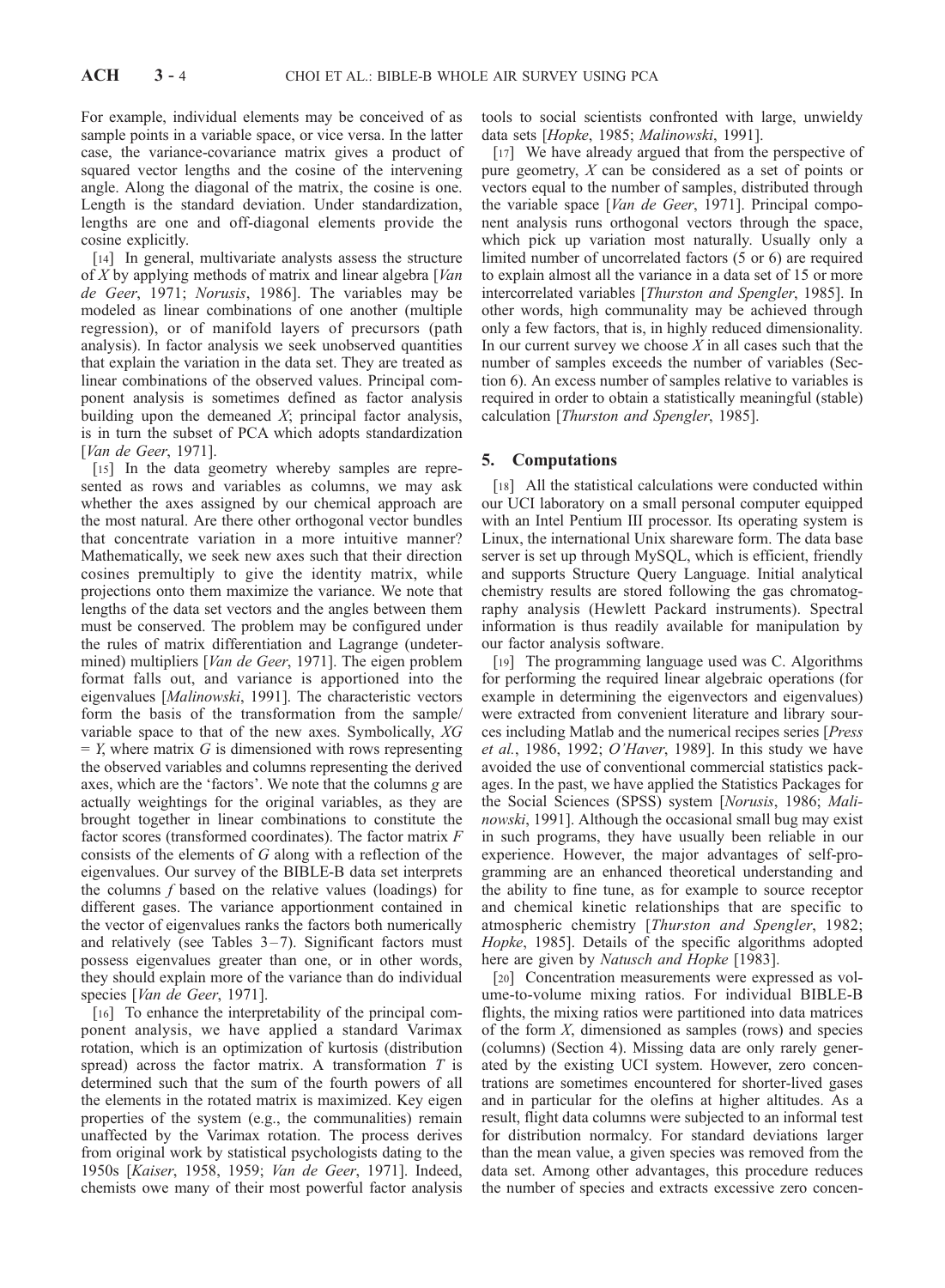Table 1. Hydrocarbon Source Fingerprints Used in the BIBLE Interpretation<sup>a</sup>

| Compound           |          |          | LPG1 LPG2 Burning | Autos | NG   | Waste | China | Veg    |
|--------------------|----------|----------|-------------------|-------|------|-------|-------|--------|
| Methane            | $\theta$ | $\theta$ | 10                | 10    | 20   | 5000  |       |        |
| Ethane             |          |          |                   |       |      |       |       | $\div$ |
| Propane            | 100      | 100      | 0.25              | 0.3   | 0.1  |       | 0.4   | $^{+}$ |
| $n$ -Butane        | 60       | 0.2      | 0.1               | 2     | 0.05 |       | 0.1   |        |
| $i$ -Butane        | 30       |          | 0.01              | 0.3   |      |       | 0.1   |        |
| $n$ -Pentane       | 1        | < 0.01   | 0.03              | 3     |      |       | 0.05  |        |
| $i$ -Pentane       | 3        | 0.03     | 0.01              |       |      |       | 0.05  |        |
| Ethene             | $\theta$ | 0        |                   | 8     |      |       | 0.1   | $^{+}$ |
| Ethyne             | $\theta$ | 0        | 0.5               | 6     |      |       | 0.5   |        |
| <b>Benzene</b>     | $\Omega$ | 0        | 0.4               | 4     |      |       | 0.2   |        |
| CH <sub>3</sub> Cl |          |          | 0.1               | low   |      |       |       |        |
| CH <sub>3</sub> Br |          |          | 0.001             |       |      |       |       |        |
| CH <sub>3</sub> I  |          |          | 0.0001            |       |      |       |       |        |

<sup>a</sup>All concentrations are normalized to those of ethane. Where data are available, sources are arranged in order of increasing methane-to-ethane ratio. References are itemized in the text. LPG1, liquefied petroleum gas sampled in Mexico City; LPG2, liquefied petroleum gas sampled in Los Angeles; Burning, biomass burning; NG, natural gas; Waste, waste treatment in landfills and sewers; China, a plume tracked to eastern China as point of origin; Veg, terrestrial vegetation.

trations. The standard Varimax rotation (kurtosis maximization) was applied lastly, as described by Van de Geer [1971] per earlier references [e.g., *Kaiser*, 1958, 1959].

#### 6. Results

[21] Elements in the columns of the factor matrix are the principal component loadings (weightings to the new orthogonal axes). Factor identifications are made by comparison with regional atmospheric chemistry source profiles (Table 1), supplemented by hydrocarbon and halocarbon lifetime information. We note that the source profiles in Table 1 are not specific to Asia. Excluding several plume fingerprints, we have been able to study only surrogates for hydrocarbon generation processes actually taking place on the Asian continent. The need for Asian source studies is discussed at length by *Elliott et al.* [2003]. As a further aid to interpretation, a qualitative but fairly comprehensive list of global sources for selected hydrocarbons is given in Table 2.

[22] Eigenvalues and factor loadings were computed for all the BIBLE-B flights. In this paper we present results from four of the more interesting flights. In each case, three to five factors that contribute most heavily to the overall variance, as judged by eigenvalue order, are presented (Tables  $3-6$ ). Loadings are given for the most heavily weighted species on either side of zero (positive and negative). Thus, we present both correlations (positive loadings) and anticorrelations (negative loadings). The four flights fall conveniently into conceptual pairs. Flights 2 and 13 are outbound and return transits from Nagoya to Saipan that pass through  $25^{\circ}$ N, and Flights 9 and 10 probe the Australian continental interior (Figure 1).

[23] In a local urban study in Santiago, we found that an excess of around 25 samples relative to species was required to yield stable PCA results. For the four BIBLE-B flights, the number of samples exceeded the number of species by 23, 16, 26 and 26 for Flights 2, 13, 9 and 10, respectively (Tables  $3-6$ ). In each case, we performed a sensitivity test whereby we decreased the excess number of samples to between 6 and 16, by adding variables. The results for Flights 9 and 10 remained stable, that is, the top three principal components were almost identical in both cases. Interestingly, the results for Flight 13 were also stable, even though it has the smallest number of excess samples out of the four flights. In the case of Flight 2, the first principal component remained the same, and the second and third components (which have similar eigenvalues) were exchanged. During BIBLE-B, it is possible that stable results were achieved despite a relatively small sample number excess because the sampled air masses were less complicated than in a heavily polluted city.

#### 6.1. Transit Flights Over the Western Pacific

[24] Flight 2 was an outbound flight that deployed from Nagoya and was flown south over the western Pacific to Saipan, and Flight 13 was the return flight flown from Saipan to Nagoya (Figure 1). Both transits were flown at high altitude (12.5 km for Flight 2, and 13 km for Flight

Table 2. Qualitative Source Apportionment for Selected Hydrocarbons, Based Largely on Global Budgeting Exercises<sup>®</sup>

| Hydrocarbon         | Sources                                                                                                                   |
|---------------------|---------------------------------------------------------------------------------------------------------------------------|
| Methane             | Managed and natural wetlands, enteric fermentation, landfills,<br>human and animal waste, natural gas, coal combustion    |
| Ethane              | Fossil fuel combustion, natural gas, liquefied petroleum gas,<br>biomass burning, the ocean, grasses and other vegetation |
| Propane             | Natural gas, liquefied petroleum gas, biomass burning, the ocean,<br>grasses and other vegetation                         |
| $n$ -Butane         | Fossil fuel combustion, natural gas, liquefied petroleum gas,<br>biomass burning, the ocean                               |
| <i>i</i> -Butane    | Fossil fuel combustion, natural gas, liquefied petroleum gas,<br>biomass burning, the ocean                               |
| $n$ -Pentane        | Fossil fuel combustion, natural gas, liquefied petroleum gas                                                              |
| $i$ -Pentane        | Fossil fuel combustion, natural gas, liquefied petroleum gas                                                              |
| Ethene              | Fossil fuel combustion, biomass burning, the ocean, vegetation                                                            |
| Propene             | Fossil fuel combustion, biomass burning, the ocean                                                                        |
| Ethyne              | Fossil fuel combustion, biomass burning                                                                                   |
| Benzene             | Fossil fuel combustion, biomass burning, solvents                                                                         |
| Toluene and Xylenes | Fossil fuel combustion, solvents, biomass burning                                                                         |

a<br>Adapted from Cicerone and Oremland [1988], Singh and Zimmerman [1992], Guenther et al. [1995], Schlesinger [1997], and our compilation in Table 1.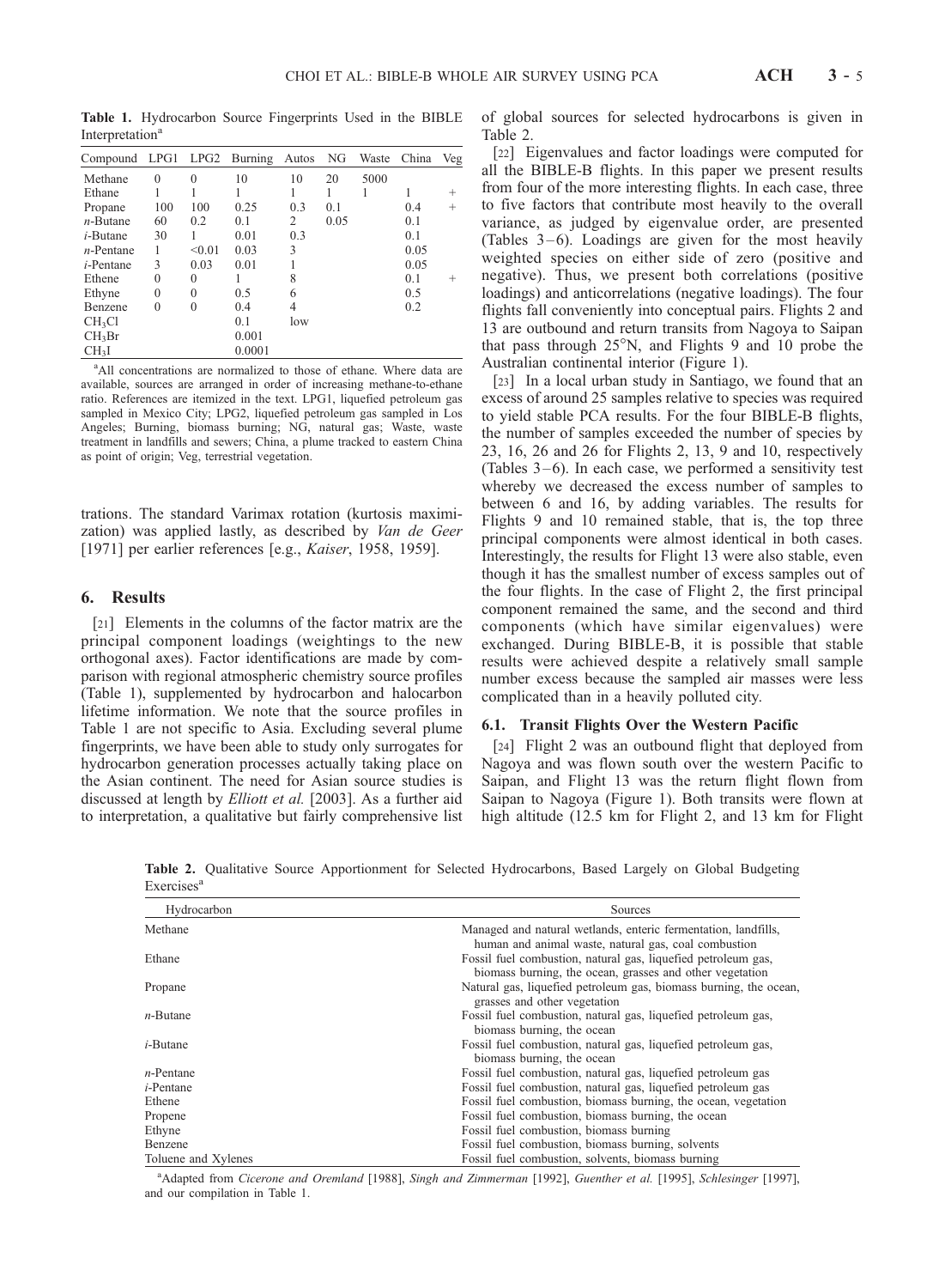Table 3. Five Highest Positive and Negative Factor Loadings for BIBLE-B Flight 2, Using a Principal Component Analysis As Outlined in the Text<sup>a</sup>

| Loading<br>Order | Factor 1<br>Loading                        | Factor 2<br>Loading                         | Factor 3<br>Loading                        |
|------------------|--------------------------------------------|---------------------------------------------|--------------------------------------------|
|                  |                                            |                                             |                                            |
| Positive 1       | $+0.97$ (Ethyne)                           | +0.94 $(n\text{-PrONO}_2)$                  | $+0.92$ (DMS)                              |
| Positive 2       | $+0.97$ (CO)                               | $+0.77$ (2-BuONO <sub>2</sub> )             | $+0.87$ (CH <sub>3</sub> I)                |
| Positive 3       | $+0.96$ (CH <sub>4</sub> )                 | +0.66 $(i$ -PrONO <sub>2</sub> )            | $+0.50$ (CH <sub>2</sub> Br <sub>2</sub> ) |
| Positive 4       | $+0.96$ (CHCl <sub>3</sub> )               | $+0.29$ (CH <sub>2</sub> BrCl)              |                                            |
| Positive 5       | $+0.96$ (CH <sub>2</sub> Cl <sub>2</sub> ) |                                             |                                            |
| Negative 1       | $-0.42$ (MeONO <sub>2</sub> )              | $-0.09$ (H-2402)                            | $-0.15$ (C <sub>2</sub> Cl <sub>4</sub> )  |
|                  | Negative $2 -0.40$ (CH <sub>3</sub> I)     | $-0.08$ (DMS)                               | $-0.11$ ( <i>i</i> -Pentane)               |
|                  | Negative $3 -0.30$ (DMS)                   | $-0.02$ (Cyclopropane)                      | $-0.09$ (H-2402)                           |
|                  | Negative $4 -0.29$ (H-2402)                | $-0.02$ (CH <sub>3</sub> CCl <sub>3</sub> ) | $-0.03$ (C <sub>2</sub> HCl <sub>3</sub> ) |
|                  | Negative $5 -0.27$ (CH <sub>2</sub> BrCl)  |                                             | $-0.02$ (Toluene)                          |

<sup>a</sup>Flight 2 was an outbound transit flight that deployed from Nagoya and was flown south over the western Pacific to Saipan. Fifty-five samples were assessed for 32 species. The eigenvalues for factors 1, 2, and 3 are 14.5, 2.3, and 2.3, respectively. These three components respectively represent 45%, 7%, and 7% of the variance in the Flight 2 data set. Compound abbreviations are given in the text.

13), with no mid-flight excursions into the boundary layer. Key loadings derived for Flights 2 and 13 appear in Tables 3 and 4 (take-off and landing data were excluded from the analysis).

[25] Flight 2 is dominated by a combustion signature (ethyne and CO), which in turn is anticorrelated with the set of maritime tracers. Chloroform  $(CHCl<sub>3</sub>)$  and methylene chloride ( $CH_2Cl_2$ ) in positions +4 and +5, respectively, are members of a series of industrial solvents that also includes trichloroethylene  $(C_2HCl_3)$ ,  $C_2Cl_4$  and methyl chloroform  $(CH_3CCl_3)$ . In our experience these species occur in doublets, triplets and sometimes collectively with regard to urban plumes. Taken together, the combustion markers and solvents are consistent with air of Korean or Japanese origin, as opposed to air from mainland China [Elliott et al., 2003]. The most likely source is the mission headquarters city of Nagoya. However, given the limited fingerprints presently available (Table 1), combustion types cannot be segregated. The first factor for Flight 13 also reflects urban/industrial pollutants, including hexane,  $C_2HCl_3$  and xylenes. Although  $C_2Cl_4$  and heptane do not appear in the top five loadings for the first factor of Flight 13, they were almost as highly loaded.

Table 4. As in Table 3 but for Flight 13, a Transit Flight Deployed From Saipan and Flown North Over the Western Pacific Ocean to Nagoya<sup>a</sup>

|            | Loading Order Factor 1 Loading Factor 2 Loading |                                            | Factor 3 Loading                            |
|------------|-------------------------------------------------|--------------------------------------------|---------------------------------------------|
| Positive 1 | $+0.99$ (Hexane)                                | $+0.96$ (CH <sub>2</sub> Br <sub>2</sub> ) | $+0.90$ (CH <sub>3</sub> Cl)                |
| Positive 2 | $+0.99$ (C <sub>2</sub> HCl <sub>3</sub> )      | $+0.93$ (CHBr <sub>3</sub> )               | $+0.71$ (Ethane)                            |
| Positive 3 | $+0.99$ (Propene)                               | $+0.88$ (MeONO <sub>2</sub> )              | $+0.70$ (CH <sub>4</sub> )                  |
| Positive 4 | $+0.99$ ( $o$ -Xylene) -                        |                                            |                                             |
| Positive 5 | $+0.99$ ( <i>p</i> -Xylene) -                   |                                            |                                             |
| Negative 1 | $-0.03$ (CH <sub>3</sub> Cl)                    | $-0.60$ (CH <sub>4</sub> )                 | $-0.13$ ( <i>n</i> -PrONO <sub>2</sub> )    |
| Negative 2 | $-0.03$ (CH <sub>4</sub> )                      | $-0.17$ (Ethane)                           | $-0.12$ (CHBr <sub>3</sub> )                |
| Negative 3 | $-0.02$ (F-114)                                 | $-0.16$ (CCl <sub>4</sub> )                | $-0.07$ (CH <sub>3</sub> CCl <sub>3</sub> ) |
| Negative 4 |                                                 | $-0.11$ (CH <sub>3</sub> Br)               | $-0.06$ (CCl <sub>4</sub> )                 |
| Negative 5 |                                                 | $-0.09$ (F-114)                            | $-0.06$ (2-BuONO <sub>2</sub> )             |

<sup>a</sup>Fifty-three samples were assessed for 37 species. The eigenvalues for factors 1, 2, and 3 are 22.8, 3.7, and 2.4, respectively. These three components respectively represent 62%, 10%, and 7% of the variance in the Flight 13 data set.

Table 5. As in Table 3 but for Flight 9, a Transit Flight Over the Australian Continent Flown South From Darwin to Alice Springs<sup>a</sup>

| Loading<br>Order | Factor 1<br>Loading                        | Factor 2<br>Loading                        | Factor 3<br>Loading                         |
|------------------|--------------------------------------------|--------------------------------------------|---------------------------------------------|
| Positive 1       | $+0.91$ (CH <sub>2</sub> Br <sub>2</sub> ) | $+0.96$ (Ethyne)                           | $+0.96$ ( <i>n</i> -Butane)                 |
| Positive 2       | $+0.89$ (CHBr <sub>3</sub> )               | $+0.93$ (Benzene)                          | $+0.96$ ( <i>i</i> -Butane)                 |
| Positive 3       | $+0.79$ (CHBrCl <sub>2</sub> )             | $+0.93$ (CO)                               | $+0.91$ ( <i>n</i> -Pentane)                |
| Positive 4       | $+0.71$ (CH <sub>3</sub> I)                | $+0.91$ (Ethane)                           | $+0.78$ (Propane)                           |
| Positive 5       |                                            | $+0.64$ (CH <sub>3</sub> Cl)               | $+0.64$ (CHCl <sub>3</sub> )                |
| Negative 1       | $-0.80$ (CH <sub>2</sub> Cl <sub>2</sub> ) | $-0.22$ (H-1211)                           | $-0.17$ (CH <sub>3</sub> Cl)                |
| Negative 2       | $-0.80$ (CH <sub>4</sub> )                 | $-0.15$ (F-113)                            | $-0.17$ (CCl <sub>4</sub> )                 |
| Negative 3       | $-0.42$ (H-1211)                           | $-0.13$ ( <i>n</i> -Pentane)               | $-0.08$ (Toluene)                           |
| Negative 4       | $-0.24$ (CCl <sub>4</sub> )                | $-0.11$ (MeONO <sub>2</sub> )              | $-0.05$ (CO)                                |
| Negative 5       | $-0.20$ (H-2402)                           | $-0.08$ (CH <sub>2</sub> Cl <sub>2</sub> ) | $-0.02$ (CH <sub>3</sub> CCl <sub>3</sub> ) |

<sup>&</sup>lt;sup>a</sup>Fifty-seven samples were assessed for 31 species. The eigenvalues for factors 1, 2, and 3 are 6.0, 5.0, and 4.2, respectively. These three components respectively represent 19%, 16%, and 14% of the variance in the Flight 9 data set.

[26] The second factor for Flight 2 and the third factor for Flight 13 represent combustion, but of potentially different sorts for each flight (automotive and biomass burning, respectively). Short-lived secondary products load heavily for Flight 2, whereas longer-lived tracers (e.g.,  $CH<sub>3</sub>Cl$ , ethane,  $CH<sub>4</sub>$ ) show high loadings for Flight 13. We hypothesize that plumes of differing ages were encountered. The alkyl nitrates in Flight 2 suggest the oxidation of automotive emissions, whereas  $CH<sub>3</sub>Cl$  and ethane in the Flight 13 loadings suggests influence from biomass burning.

[27] The third factor of Flight 2 and the second factor of Flight 13 are both positive for tracers of sea-air transfer. For Flight 2, the short-lived oceanic tracers DMS and CH3I loaded together in Factor 3, while the longer-lived marine tracers methyl nitrate (MeONO<sub>2</sub>), bromoform (CHBr<sub>3</sub>) and methylene bromide  $(CH_2Br_2)$  loaded together in Factor 4 (not shown). Previous studies have also found associations between DMS and CH<sub>3</sub>I [e.g., *Bassford et al.*, 1999] and between alkyl nitrates and brominated marine species [e.g., Atlas et al., 1993]. For Flight 13, the compounds of oceanic origin include  $CH<sub>2</sub>Br<sub>2</sub>$ , CHBr<sub>3</sub> and MeONO<sub>2</sub>. Dimethyl sulfide and CH3I were not included as variables in the original Flight 13 analysis, but when added as variables in the PCA calculation, we found that they also loaded onto the second factor. The source associated with Factor 2 of Flight 13 is therefore air from the marine

Table 6. As in Table 3 but for Flight 10, a Transit Flight Over the Australian Continent Flown North From Alice Springs to Darwin<sup>a</sup>

| Loading<br>Order | Factor 1<br>Loading                                   | Factor 2<br>Loading                        | Factor 3<br>Loading                        |
|------------------|-------------------------------------------------------|--------------------------------------------|--------------------------------------------|
|                  | Positive $1 +0.95$ (Ethane)                           | $+0.90$ (Propene)                          | $+0.87$ (DMS)                              |
|                  | Positive $2 +0.92$ (Propane)                          | $+0.86$ (Ethene)                           | $+0.86$ (Isoprene)                         |
|                  | Positive $3 +0.89$ (CO)                               | $+0.79$ (Toluene)                          | $+0.64$ (CHBr <sub>3</sub> )               |
|                  | Positive $4 +0.88$ (Ethyne)                           | $+0.60$ ( <i>n</i> -PrONO <sub>2</sub> )   | $+0.59$ (CH <sub>3</sub> I)                |
|                  | Positive $5 +0.79$ (Benzene)                          |                                            | $+0.52$ (CHCl <sub>3</sub> )               |
|                  | Negative $1 -0.27$ (MeONO <sub>2</sub> )              | $-0.42$ (1,2-DCE)                          | $-0.33$ (CH <sub>2</sub> Cl <sub>2</sub> ) |
|                  | Negative $2 -0.09$ (F-11)                             | $-0.36$ (CH <sub>2</sub> Cl <sub>2</sub> ) | $-0.29$ (1,2-DCE)                          |
|                  | Negative $3 -0.08$ (F-12)                             | $-0.35$ (F-114)                            | $-0.17$ (F-12)                             |
|                  | Negative $4 -0.08$ (HCFC-142b)                        | $-0.21$ (CH <sub>4</sub> )                 | $-0.16$ (F-114)                            |
|                  | Negative $5 -0.06$ (CH <sub>2</sub> Br <sub>2</sub> ) | $-0.12$ (F-113)                            | $-0.07$ (HCFC-142b)                        |

<sup>a</sup>Fifty-seven samples were assessed for 31 species. The eigenvalues for factors 1, 2, and 3 are 6.0, 4.8, and 3.8, respectively. These three components respectively represent 20%, 15%, and 12% of the variance in the Flight 10 data set.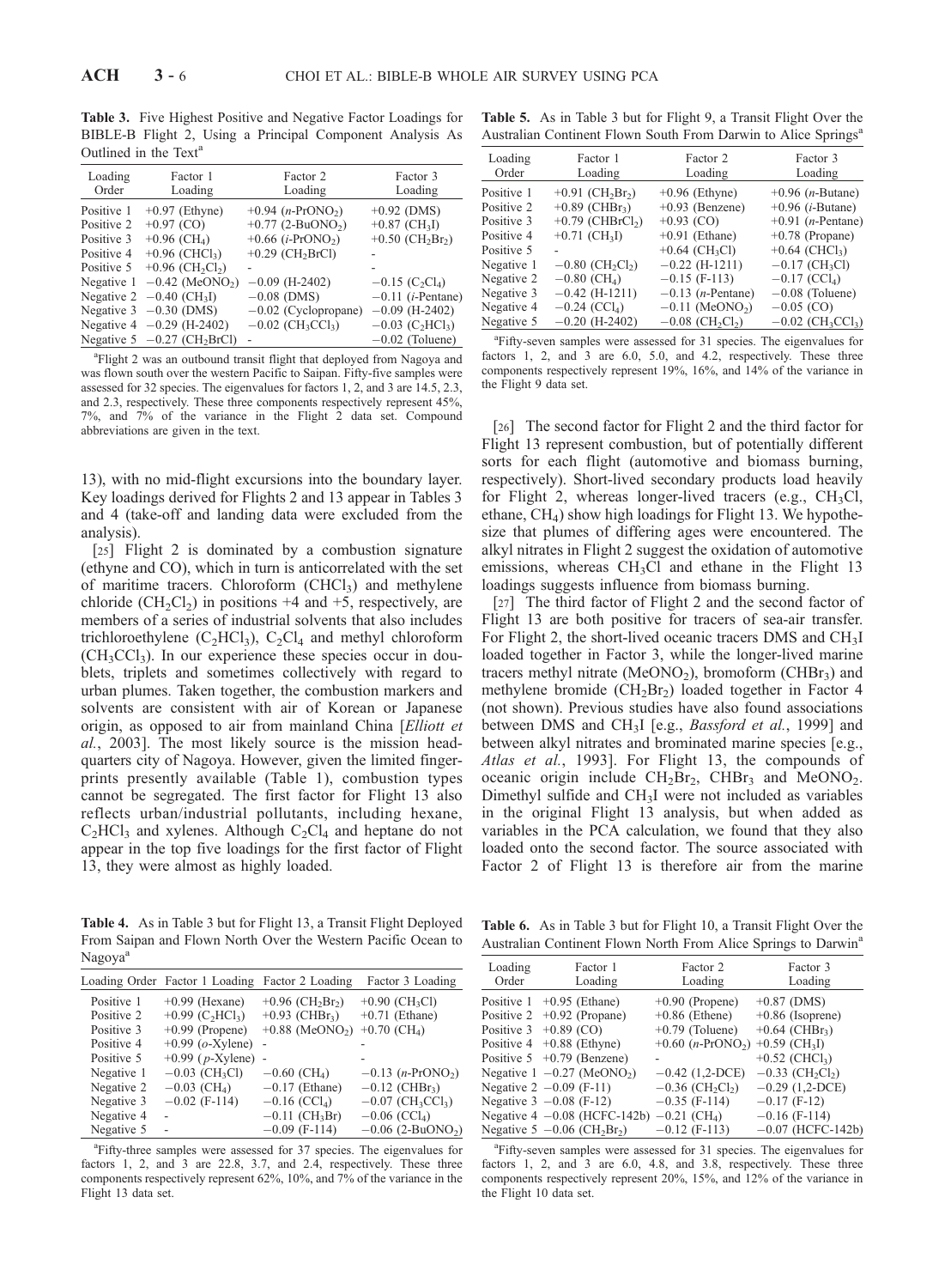boundary layer that had been recently influenced by oceanic emissions.

[28] Pollution sources that are notably absent from the high loading lists in Tables 3 and 4 deserve mention as well. In our group we are sensitized to the propane-dominated Liquefied Petroleum Gas fingerprint based on studies conducted in Latin America, where LPG leakage is an ongoing problem [Blake and Rowland, 1995; Chen et al., 2001]. By contrast, no LPG factors have been obtained in our Asian work. With the transition of the Chinese and related economies through the energy market penetration sequence, propane emissions should become more important, as LPG is among the cleaner of the fossil fuels.

#### 6.2. Transit Flights Over Australia

[29] The BIBLE series was designed in part to study atmospheric chemistry of the ongoing and growing Southeast Asian biomass burn phenomenon [Sawa et al., 1999; Elliott et al., 2003]. On a round trip into the Australian interior (Flights 9 and 10 to and from Alice Springs, respectively), PCA was used to identify clear burning signatures. When take-off and landing are excluded, the sampled altitudes ranged from the boundary layer to 13 km during Flight 9, and from  $9-13$  km during Flight 10.

[30] The Northern Territory of Australia is a strong global biomass combustion source [*Hurst et al.*, 1994], and its terrestrial ecosystems range from forest to savannah to desert. During the BIBLE-B campaign, the area was shifting meteorologically from the dry into the wet season. The factor analysis results for Flights 9 and 10 show that the variance (represented as eigenvalues) is quite evenly distributed across the factors (Tables 5 and 6). This may be attributable to sampling along a transect of biogeochemical regimes, ranging from maritime to desert. Sea-air transfer tracers (brominated species and CH3I) dominate the first factor of Flight 9 (Table 5). Industrial emissions such as  $CH<sub>2</sub>Cl<sub>2</sub>$  and H-1211 account for the anticorrelation suite. Because current emissions of H-1211 are strongly associated with the Asian continent [Fraser et al., 1999], interhemispheric exchange appears to have influenced the sampled air masses. The strong negative  $CH<sub>4</sub>$  loading may reflect modest Australian production and consumption of natural gas [Water Resources Institute (WRI), 1992]. On the return from Alice Springs during Flight 10, a classic biomass burning signature showed the largest variance (Table 6). The correlating species include the lightest alkanes (ethane, propane), as well as CO and triple bonded compounds and aromatics (ethyne, benzene). These species are relatively long lived as a class, which may indicate that the sampled plume had aged such that more reactive species were removed, or that the more reactive species loaded onto another factor.

[31] The second factor recorded for Flight 9 is similar to the first factor for Flight 10, but with the addition of  $CH<sub>3</sub>Cl$ (Table 5). Biomass burning is the largest known source of  $CH<sub>3</sub>Cl$  [*Butler*, 2000] and  $CH<sub>3</sub>Cl$  is considered one of the more reliable burning fingerprint species. Small negative values for n-pentane may point to automotive activity in or between Darwin and Alice Springs, or to transport from the developed islands of Indonesia. For Flight 10, the second factor shows influence from a mix of tracers. The shortlived burning tracers propene and ethene appear to confirm

Table 7. As in Table 3, but for All BIBLE-B Flights<sup>a</sup>

| Loading<br>Order | Factor 1<br>Loading                        | Factor 2<br>Loading  | Factor 3<br>Loading                      |
|------------------|--------------------------------------------|----------------------|------------------------------------------|
| Positive 1       | $+0.99$ ( <i>m</i> -Xylene)                | $+0.98$ (Propadiene) | $+0.88$ (2-BuONO <sub>2</sub> )          |
| Positive 2       | $+0.99$ ( <i>p</i> -Xylene)                | $+0.98$ (Ethene)     | +0.73 $(i$ -PrONO <sub>2</sub> )         |
| Positive 3       | $+0.98$ ( $o$ -Xylene)                     | $+0.97$ (Propene)    | $+0.71$ ( <i>n</i> -PrONO <sub>2</sub> ) |
| Positive 4       | +0.98 $(C_2Cl_4)$                          | $+0.97$ (Benzene)    | $+0.55$ (CH <sub>3</sub> Br)             |
| Positive 5       | $+0.98$ (CH <sub>2</sub> Cl <sub>2</sub> ) | $+0.95$ (Ethyne)     | $+0.49$ (1,2-DCE)                        |
| Negative 1       | $-0.02$ (CH <sub>2</sub> Br <sub>2</sub> ) | $-0.19$ (H-1211)     | $-0.07$ (F-113)                          |
| Negative 2       | $-0.02$ (CH <sub>3</sub> Cl)               | $-0.16$ (F-113)      | $-0.06$ (F-12)                           |
| Negative 3       | $-0.02$ (F-114)                            | $-0.15$ (F-12)       | $-0.06$ (H-2402)                         |
| Negative 4       | $-0.01$                                    | $-0.13$ (HCFC-142b)  | $-0.06$ (Octane)                         |
|                  | (Cyclopropane)                             |                      |                                          |
|                  | Negative $5 -0.01$ (CH <sub>4</sub> )      | $-0.10$ (H-2402)     | $-0.03$ (MeONO <sub>2</sub> )            |

<sup>a</sup>574 samples were assessed for 53 species. The eigenvalues for factors 1, 2, and 3 are 15.8, 12.0, and 4.3, respectively. These three components respectively represent 33%, 25%, and 9% of the variance in the BIBLE-B data set.

the interpretation of Flight 10 factor one, in which it was suggested that the more reactive burning species may have loaded onto another factor. *n*-Propyl nitrate is produced by hydrocarbon oxidation under nitrogen oxide rich conditions, and it has a small oceanic source [Atkinson et al., 1982; Blake et al., 2003]. Overall, the second factor of Flight 10 appears to primarily reflect short-lived biomass burning species. The anticorrelating species point to industry and natural gas usage, with likely transport from the northern hemisphere.

[32] For the third factor of Flight 9, the presence of the butane-pentane isomeric suite is likely a strong reflection of Australian vehicular activity. The negative correlates represent a mix of sources, though they are only weakly loaded. The third factor for Flight 10 is unique in our experience, whereby isoprene groups strongly with traditional marine boundary layer tracers such as DMS, CHB $r_3$  and CH<sub>3</sub>I. Isoprene is known to be produced in and emitted from the ocean, but it is surprising to observe such a high loading. Isoprene is very short-lived under normal tropical daytime conditions (lifetime on the order of hours), and one possible interpretation is that a very fresh onshore plume was sampled.

#### 6.3. All BIBLE-B Flights

[33] As a final exercise, a large factor decomposition was conducted for the entire mission (Table 7). The loadings both reiterate and confirm analyses for the paired flights, and they allow the results from these flights to be expanded upon. The factor of largest eigenvalue for the entire mission reflects solvents and industry (xylenes,  $C_2Cl_4$ ,  $CH_2Cl_2$ ), and shows the tendency for the xylenes to track one another because of similar emission sources and photochemistry. The pentane and butane vehicular tracers are not listed but they also entered very high in the loadings list. Negative loadings from the first factor are too weak to merit evaluation. The first factor from Table 7 shows a strong resemblance to the first factor of Flight 13 (Table 4). It is an interesting comment on the state of the Asian environment that in an atmospheric chemistry experiment spanning the western Pacific Rim and emphasizing remote samples, urbanization defines the dominant composition mode.

[34] The second factor for the entire mission consists of biomass burning tracers listed roughly in order of increasing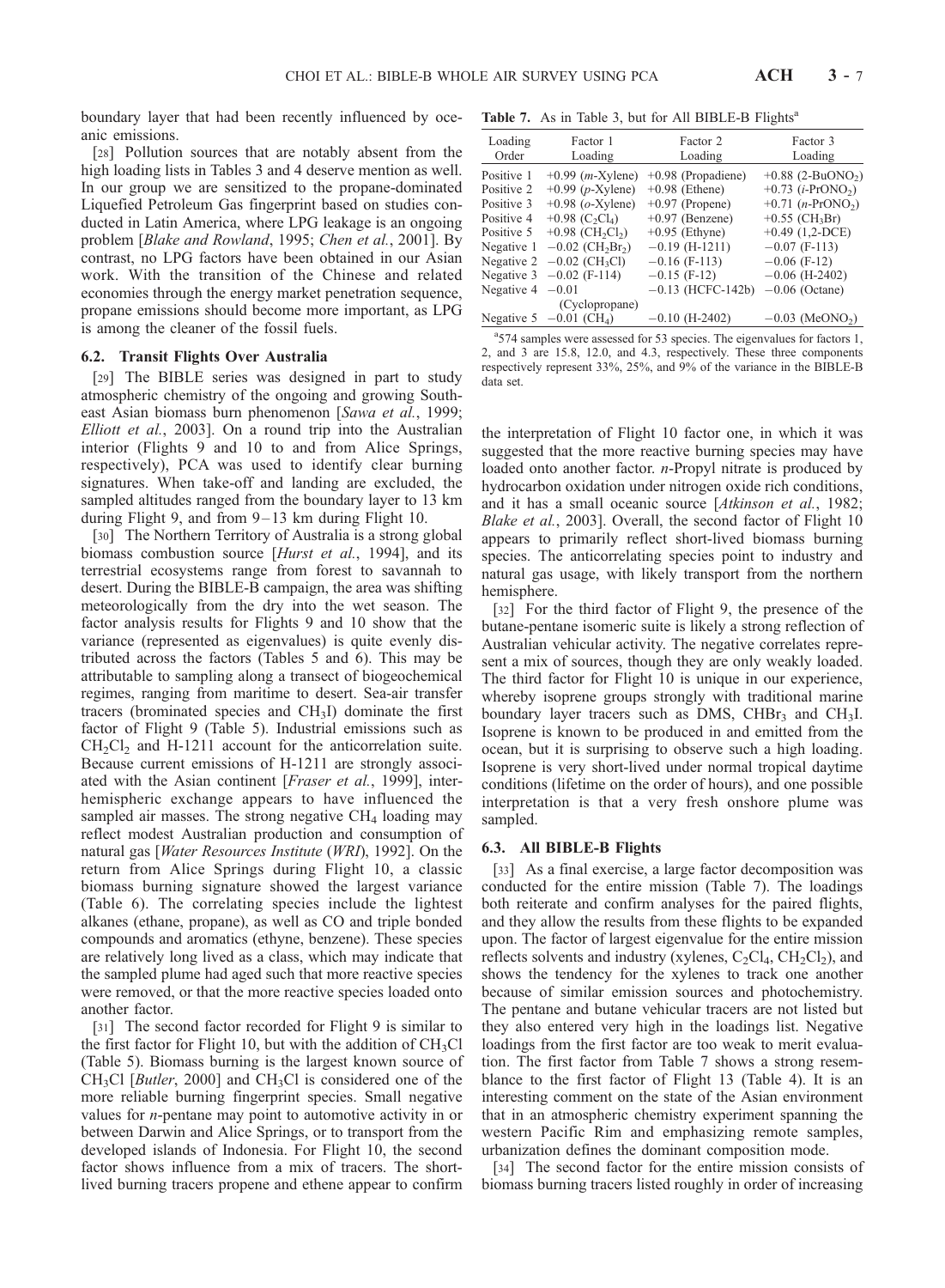stability. The methyl halides are not shown, but all loaded in the 0.8 range. The anticorrelating species are industrial pollutants. The third factor is the most difficult to interpret. It is dominated by  $C_3 - C_4$  alkyl nitrates, which are wellknown general tracers for oxidation taking place under nitrogen oxide rich conditions [Flocke et al., 1998, and references therein]. Outflow from lightning storms contains elevated  $NO<sub>x</sub>$  concentrations and was specifically sought during the BIBLE high altitude flight legs. As a result, one might suspect that this factor represents either processed air or lightning activity. The assessment is confounded, however, by the relatively high loadings of methyl bromide  $(CH<sub>3</sub>Br)$ , which has a variety of natural and anthropogenic sources, and of the industrial tracer 1,2-dichloroethane (1,2- DCE). Overall, the third factor likely represents a mix of influences.

[35] We conclude this section with a brief summary of the factors from the entire mission beyond these first three columns. In one case,  $CH_4$  occurred together with shortlived anthropogenic halogenates, and the sea-air transfer species gave negative values. This may indicate either that CH4 variability in the Asian biogeochemosphere is dominated by natural gas release, or that interhemispheric exchange plays a strong role. Overall the dominance of natural gas would be somewhat unexpected, given the proximity of large-scale rice cultivation and human waste inputs. However, natural gas leakage often emanates from point sources so that plumes are physically constrained. In addition to the CH<sub>4</sub> factor, purely oceanic factors were also in evidence, with eigenvalues on the order of 3. Conspicuously lacking were fingerprints that may be readily associated with the leakage of liquefied petroleum gas (e.g., propane) or with coal burning. However, propane-dominated factors may begin to appear as the Chinese economy modernizes [Elliott et al., 2003].

## 7. Discussion

[36] Though a few factor analysis calculations have been reported by our group for urban systems [e.g., Decker et al., 2000], we have not previously applied multivariate statistical analysis to regional/hemispheric measurement sets. Indeed, multivariate approaches have only rarely been applied to large-scale gas phase chemistry data sets [e.g., Buhr et al., 1996a, 1996b]. Elemental composition of the regional aerosol has received considerably more attention [Hopke, 1985; Maenhaut et al., 1996; Miranda et al., 1996; Swietlicki and Krejci, 1996]. In the case of hydrocarbon measurements, we have normally interpreted these data sets via large numbers of uni- and bivariate comparisons (Section 3). Because a massive number of species permutation pairs exists (given many dozens of species that are detected), the molecules that are plotted may be restricted by chemical family or be based upon fingerprint relationships. Clearly, the tasks of constructing and inspecting graphics using uni- and bivariate techniques is labor intensive.

[37] Relative to this experience, the present survey highlights both strengths and weaknesses of PCA in the study of whole air samples at the regional scale. In terms of advantages, the factor methods are readily configured such that they are very inclusive of species and samples. In one of our runs, the entire BIBLE-B data set was covered in a single

computation. The approach is both comprehensive and fast. Factor loadings are collected in a single table from which major, universally dimensioned conclusions may be distilled upon quick inspection. The results can be very concise, for example when marine tracers of several types group closely together and load strongly. At times the patterns are quite thought provoking. Unexpected tracer combinations occur as a matter of course and inspire the consideration of proximal sources and air mass mixing.

[38] The weaknesses of factor analysis are also laid revealed. Closer inspection of some variability groupings requires zooming in on flight legs of low sample number. Degree-of-freedom issues arise unless the measured species set is culled, in which case valuable information is lost [Rummel, 1970; Malinowski, 1991]. Furthermore, the analyst is eventually compelled to return to low dimensionality statistics in order to confirm identifications that can be made only tentatively using PCA. As a result, we argue that coupling factor analysis with uni- and bivariate calculations constitutes an ideal combination of interpretive tools. For example, PCA may be conducted upon a given large-scale data matrix and used to suggest the plotting of unusual species sets against altitude, flight time or one another. During low dimensionality surveys, such compounds may be discovered only randomly.

[39] Several authors have included meteorological and geographic variables in factor analysis studies of atmospheric composition [Hopke, 1985; Buhr et al., 1996a, 1996b]. Under the PCA approach, measurements of all kinds are standardized and rendered dimensionless. With both physical and chemical quantities incorporated into the analysis, the need to zoom in on individual flight legs may become clear as correlations with altitude or wind direction become apparent. A cost associated with this refinement is the introduction of non-chemical variables into a matrix which requires an excess number of samples relative to variables. We have begun testing this refinement using the BIBLE-B data set, and will report the results elsewhere. Our emphasis here has been the internal properties of the whole air data set.

#### 8. Summary and Conclusions

[40] The Japanese sponsored Biomass Burning and Lightning Experiment (BIBLE) was conceived to study the major generation mechanisms for nitrogen oxides in the troposphere along the western Pacific Rim. Second in the series, the BIBLE-B mission was flown in August–September, 1999 and comprised flights from Nagoya headquarters to the Marianas Islands, south to tropical and outback Australia, and out over the open sea and into biomass burning zones. The Gulf Stream aircraft platform was normally operated at upper levels (>10 km), though take-off, landing, boundary layer and connecting legs permitted sampling of the full depth of the troposphere. The full spectrum of stable organic compounds was investigated during BIBLE-B using whole air sampling followed by gas chromatography. More than 500 individual air samples were obtained during BIBLE-B, and 50 to 100 volatile compounds were quantified per flight, even in oxidation-processed high-altitude air.

[41] Interpretation of large whole air data sets can be a complex task. In the present work we tested a multivariate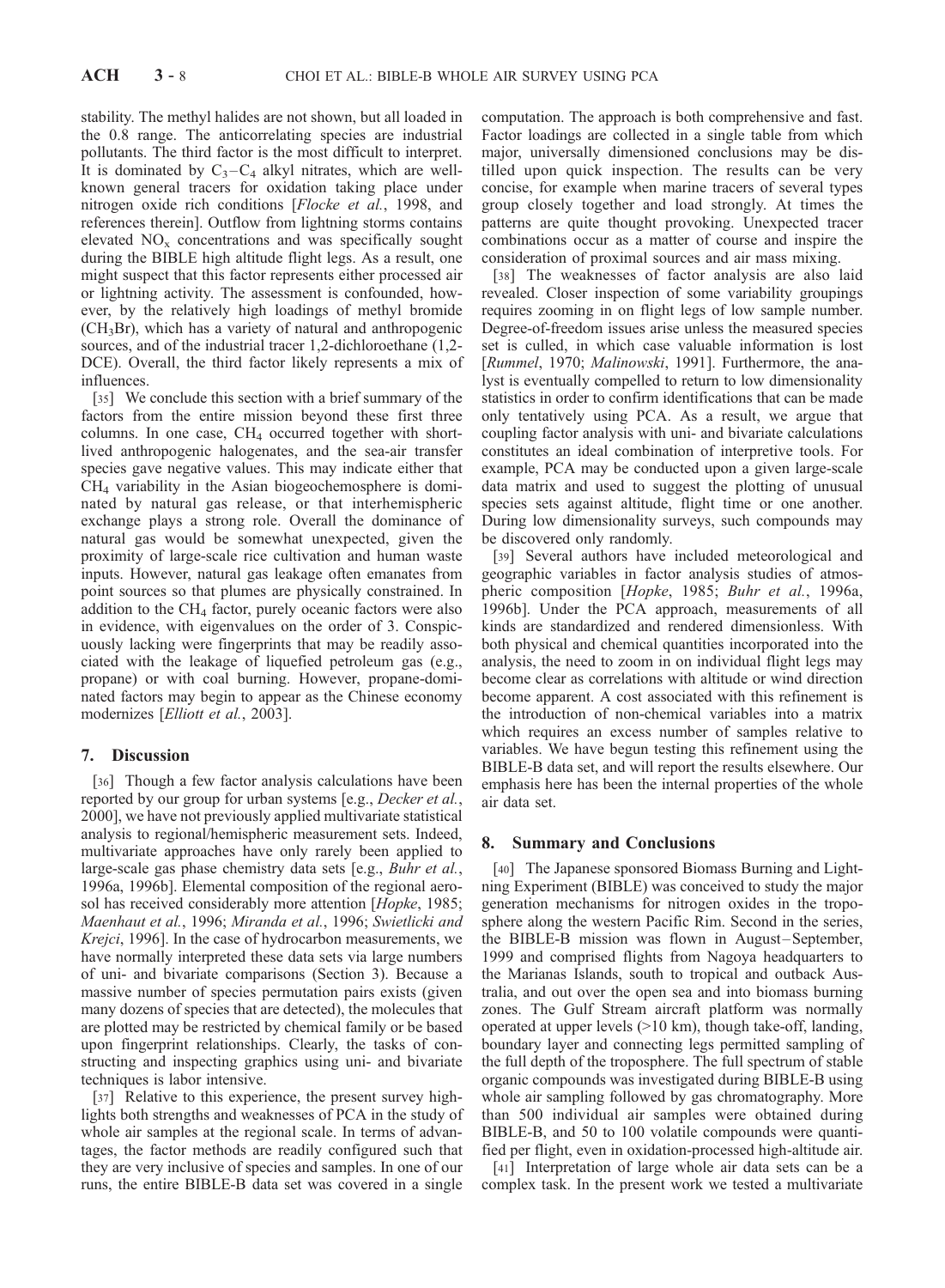approach, whereby the BIBLE-B whole air data were subjected to the classic factor reduction known as principal component analysis (PCA). Although we have applied factor analysis to a few urban hydrocarbon matrices in previous work, this constitutes the first attempt to analyze our regional-scale data sets in a multidimensional fashion. Our calculation system is semi-automated and does not derive from commercial packages. During the analysis of the BIBLE-B data set, compounds were culled based on concentration and lifetime criteria, such that the number of species retained was much less than the typical number of samples collected per flight. Major polluting sources ('factors') were identified based on known source fingerprints.

[42] On mid-latitude north-south transects, industrial tracers included small chlorinated species (e.g.,  $CHCl<sub>3</sub>$ ,  $CH_2Cl_2$ ), xylenes, and longer chain alkanes (up to  $C_7$ ). Combustion tracers such as CO and ethyne also loaded heavily. The  $C_3 - C_4$  alkyl nitrates varied tightly together and may typify oxidation in the  $NO<sub>x</sub>$ -rich Asian boundary layer. Urban contributions were attributable to Japan in the vicinity of the base of operations. The suite of sea-air transfer compounds (e.g., CH3I, DMS, bromochloromethanes) tended to anticorrelate with the industrial suite. There was possible indication that multiple modes of seasurface hot spots were detectable.

[43] During round trip flights from Darwin to the Australian interior (Alice Springs) the variance among polluting sources was evenly distributed, reflecting the interception of air masses overlying several distinct ecosystems (coastal and urban through savannah to desert). The bromo- and bromochloromethanes were prominent among the oceanic tracer gases. An interesting mixed marine signature paired isoprene with DMS, CHB $r_3$  and CH<sub>3</sub>I, and was anticorrelated with local light industrial emissions. The Australian Northern Territories are known for dry season biomass burning, and plumes were encountered in which the combustion tracers grouped by lifetime (stability).

[44] A final PCA calculation was performed for the entire BIBLE-B data set. Covariance of the xylenes formed a dominant factor, attributable in part to their similarity in emissions, distribution and photochemical properties. The pentane isomers also loaded heavily in the first factor and were indicative of automotive activity. One-third of the PCA variance was attributed to this factor, which appears to be an Asian urban signal. A second factor was interpreted to consist of short-lived burning tracers that anticorrelated with the stable freons. We note that anthropogenic activity was found to dominate the tropospheric variability of the whole air samples, even in a Pacific Rim campaign that crossed the hemispheres and included remote samples. In a third factor, high loadings of  $C_3 - C_4$  alkyl nitrates and CH3Br may reflect lightning activity during the course of the mission. Conspicuous in their absence were factors representative of liquefied petroleum gas leakage, which by analogy with Latin American experience should be on the rise in Asia.

[45] There are advantages and disadvantages to using factor reduction as a mechanism for analysing suites of whole air data. In the past, the relationships among the assayed compounds have been determined through the detailed examination of multiple plots of individual species versus physical flight parameters or one another. Factor

analyses are inherently inclusive of many samples and compounds and are extraordinarily concise. In our final computation, for example, the vast majority of the mission data were dealt with simultaneously. Loadings of the components were collected in a tabular form that was readily interpreted. On occasion the loadings pointed to unexpected connections between molecular families. For example, diverse pairings such as xylene-heptane and isoprene-DMS were observed in the BIBLE-B data set.

[46] Disadvantages to the PCA survey approach are that flight segments generally do not contain a sample number excess relative to the number of resolvable species. As a result, chemical subsets may be constructed based on stability considerations. In many cases, source identification can only be tentatively made, and the analyst must then consult bivariate plots for a confirmation of suspected sources. We suggest that factor reductions in general and principal component analysis in particular may soon play a vital role in analysis of regional hydrocarbon data sets, as a complement to more familiar methods. In the context of UCI measurements, surveying the data using PCA can guide the selection of compounds for low dimensionality plots. We envision future publications beginning with load tables, and proceeding through graphics with families or mixed species groupings presented against flight time or perhaps ethane. It is possible that the eigen modes and loadings will themselves form the basis for illuminating the figures. Hydrocarbon variances also embody oxidation and removal information, and coupling with photochemical models may prove useful in the future.

[47] **Acknowledgments.** The authors thank the Japanese National Space Development Agency (NASDA) for generous and steady support.

#### References

- Apel, E. C., J. G. Calvert, T. M. Gilpin, F. C. Fehsenfeld, D. D. Parrish, and W.A. Lonneman, The Nonmethane Hydrocarbon Intercomparison Experiment (NOMHICE): Task 3, J. Geophys. Res., 104, 26069-26086, 1999.
- Atkinson, R., S. M. Aschmann, W. P. L. Carter, A. M. Winer, and J. N. Pitts Jr., Alkyl nitrate formation from the NO<sub>x</sub>-air photooxidations of  $C_2 - C_8n$ alkanes, J. Phys. Chem., 86, 4563 – 4569, 1982.
- Atlas, E., W. Pollock, J. Greenberg, L. Heidt, and A. M. Thompson, Alkyl nitrates, nonmethane hydrocarbons, and halocarbon gases over the equatorial Pacific Ocean during SAGA 3, J. Geophys. Res., 98, 16,933 – 16,947, 1993.
- Bachmeier, A. S., R. E. Newell, M. C. Shipham, Y. Shu, D. R. Blake, and E. V. Browell, PEM-West A: Meteorological overview, J. Geophys. Res., 101, 1655 – 1677, 1996.
- Bassford, M. R., G. Nickless, P. G. Simmonds, A. C. Lewis, M. J. Pilling, and M. J. Evans, The concurrent observation of methyl iodide and dimethyl sulphide in marine air: Implications for sources of atmospheric methyl iodide, Atmos. Environ., 33, 2373 – 2383, 1999.
- Blake, D. R., and F. S. Rowland, Urban leakage of liquefied petroleum gas and its impact on Mexico City air quality, Science, 269, 953 – 956, 1995.
- Blake, D. R., V. H. Woo, S. C. Tyler, and F. S. Rowland, Methane concentrations and source strengths in urban locations, Geophys. Res. Lett., 11, 1211 – 1214, 1984.
- Blake, D. R., D. F. Hurst, T. W. Smith, W. J. Whipple, T. Chen, N. J. Blake, and F. S. Rowland, Summertime measurements of selected nonmethane hydrocarbons in the Arctic and Subarctic during the 1988 Arctic Boundary Layer Expedition (ABLE3A), J. Geophys. Res., 97, 16,559 – 16,588, 1992.
- Blake, D. R., T. W. Smith, T. Chen, W. J. Whipple, and F. S. Rowland, Effects of biomass burning on summertime nonmethane hydrocarbon concentrations in Canadian wetlands, J. Geophys. Res., 99, 1699 – 1719, 1994.
- Blake, N. J., D. R. Blake, B. C. Sive, T.-Y. Chen, F. S. Rowland, J. E. Collins Jr., G. W. Sachse, and B. E. Anderson, Biomass burning emissions and vertical distribution of atmospheric methyl halides and other